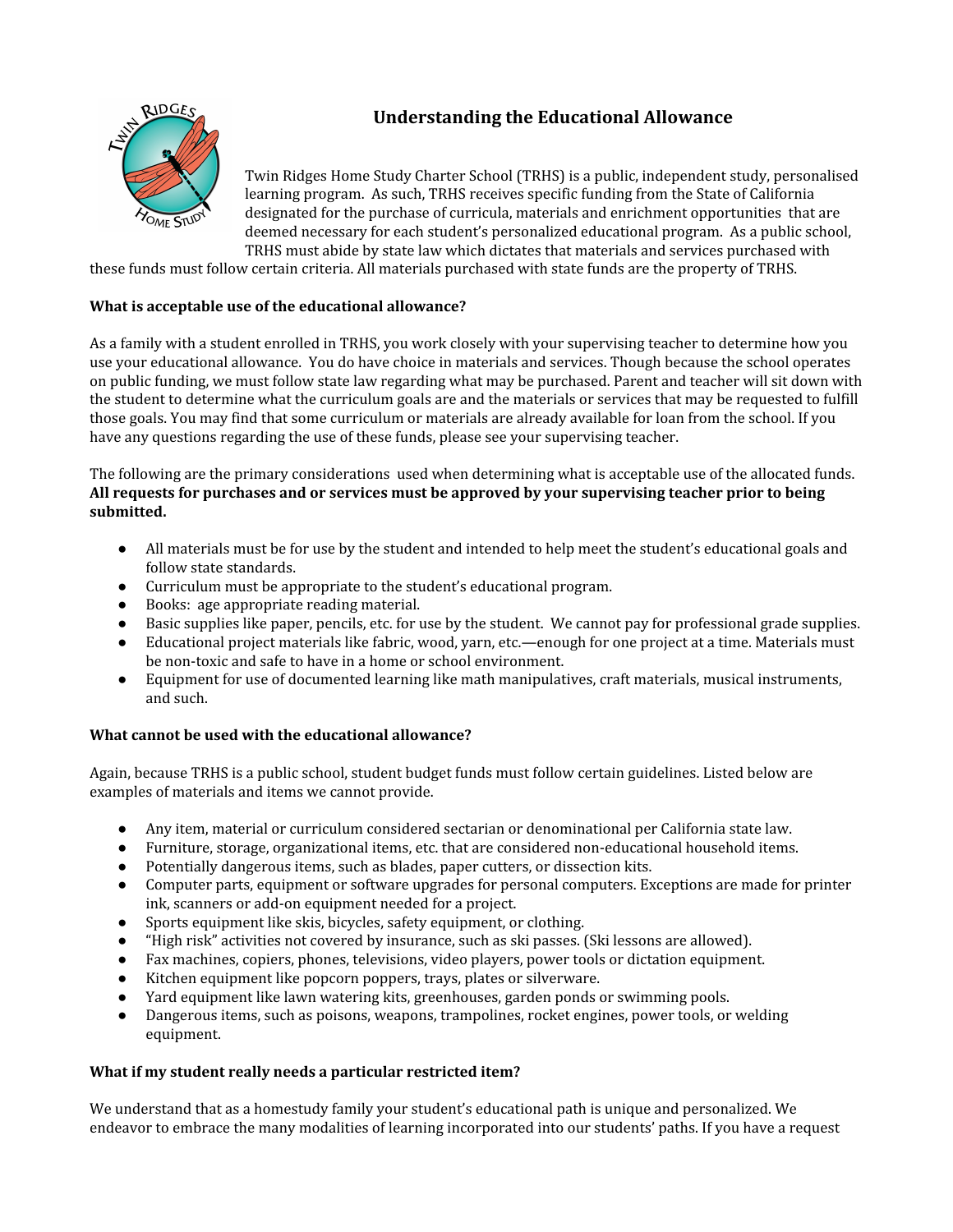that is considered outside of acceptable use of funds, please discuss that with your teacher who will consult the director/business manager. However, though we try to make reasoned consideration of special requests, please keep in mind that we may not be able to accommodate your special request due to the following:

- A particular vendor cannot accept purchase orders.
- It is past the school year purchasing date, which occurs in April.
- Too late in the year for educational benefit.
- The item or materials are already available for loan by the school.
- Excessive multiple supplies or excessive cost.
- Educational need cannot be adequately justified.

### **What happens when I order materials?**

All non-consumable items and curriculum (e.g. textbooks, teaching manuals, etc.) remain the property of the school and must be returned after use, at the end of the school year or upon disenrollment, whichever is sooner.

- Items received will be marked as school property and listed in one of the checkout computers.
- Any property that is willfully damaged or lost must be replaced or paid for by the student/parent.

#### **What is a vendor? What is a service provider?**

A company selling materials or curriculum is considered a vendor. These companies must:

- Be located in the U.S.
- Accept purchase orders.
- Be able to ship.
- Have adequate supply of items.
- **● NOTE: We cannot reimburse families for ANY purchases they make. All purchases must be made by the school.**

A service provider is considered an independent contractor who provides lessons in an educational subject, tutoring services, musical lessons, physical activity, etc. Independent contractors must:

- Be requested by the parent.
- Be fingerprinted.
- Hold a certificate of insurance.
- Sign a contract
	- **NOTE: ALL of the above must be complete before starting services. We cannot pay for services rendered BEFORE the contract is complete.**
- Forward timely invoices to the resource coordinator.
	- **○ NOTE: We can only pay for lessons up until the last day of school.**

Remember that any questions can be answered by your teacher, the resource coordinator or the director. When in doubt, ask. TRHS is here to support your student. Happy learning!

*Charter Board Approved: June 13, 2018*